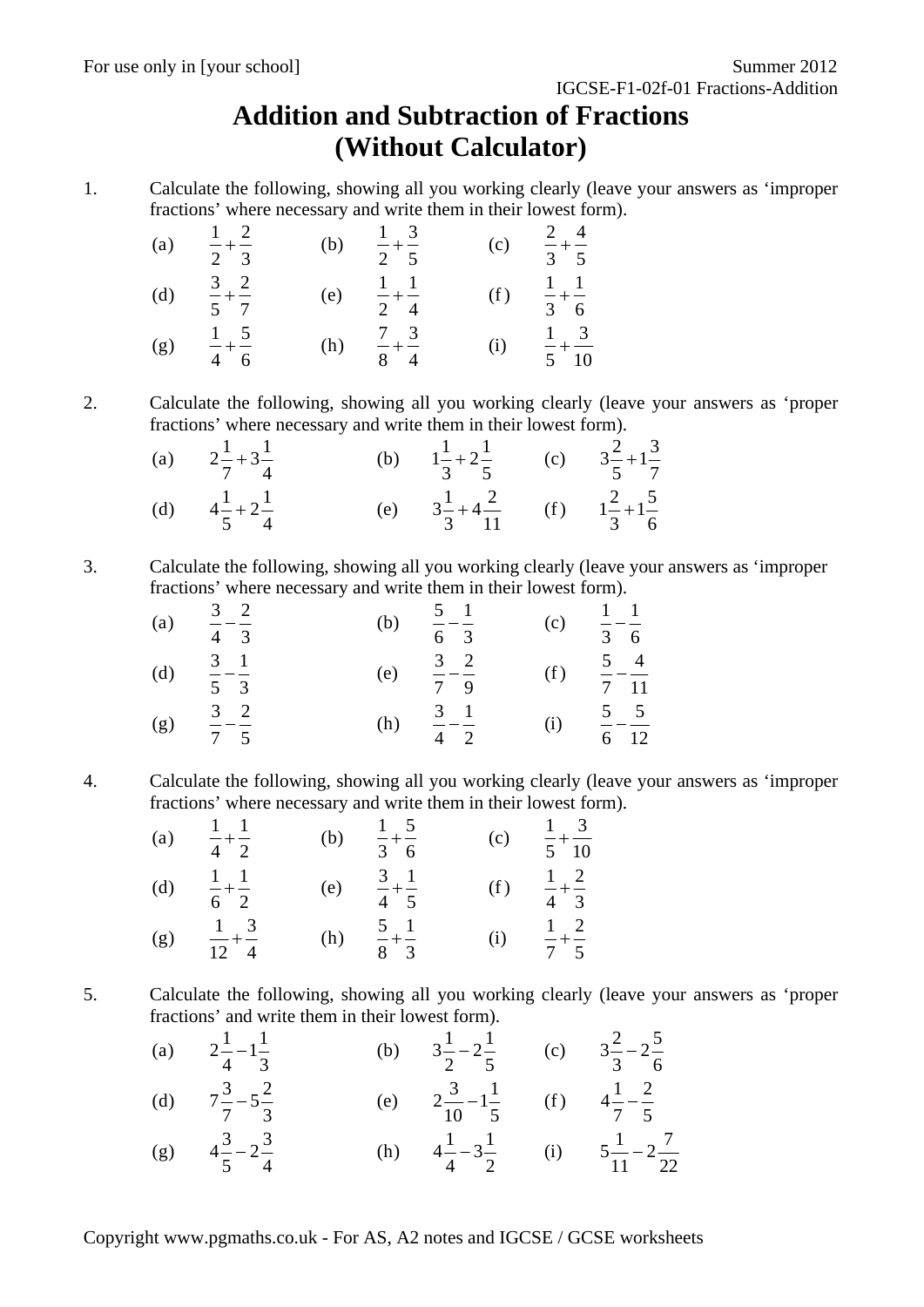## **Addition and Subtraction of Fractions (Without Calculator)**

1. Calculate the following, showing all you working clearly (leave your answers as 'improper fractions' where necessary and write them in their lowest form).

| (a) | $1 \quad 1$<br>$-+ -$<br>$4\overline{2}$   | (b) | $rac{2}{3} + \frac{1}{6}$                    | (c) | $rac{2}{5} + \frac{1}{4}$   |
|-----|--------------------------------------------|-----|----------------------------------------------|-----|-----------------------------|
| (d) | $2 \quad 1$<br>$\frac{1}{7} + \frac{1}{2}$ | (e) | $1 \quad 1$<br>$\frac{-}{4}$ + $\frac{-}{6}$ | (f) | $\frac{4}{6} + \frac{5}{9}$ |
| (g) | 3 <sub>1</sub><br>$-+-$<br>8 6             | (h) | $\frac{5}{-} + \frac{1}{-}$<br>6 4           | (i) | $rac{2}{15} + \frac{4}{9}$  |

2. Calculate the following, showing all you working clearly (leave your answers as 'proper fractions' where necessary and write them in their lowest form).

| (a) $3\frac{1}{3} + 2\frac{3}{5}$ | (b) $5\frac{1}{3} + 4\frac{1}{4}$ (c) $3\frac{7}{8} + 2\frac{5}{12}$ |                                                                      |
|-----------------------------------|----------------------------------------------------------------------|----------------------------------------------------------------------|
| (d) $6\frac{4}{9}+3\frac{5}{6}$   |                                                                      | (e) $4\frac{3}{4}+1\frac{11}{12}$ (f) $5\frac{5}{12}+2\frac{17}{18}$ |

3. Calculate the following, showing all you working clearly (leave your answers as 'improper fractions' where necessary and write them in their lowest form).

|   |                               | ь | —            |  |           |
|---|-------------------------------|---|--------------|--|-----------|
| u | $\overline{\phantom{0}}$<br>_ | Ē | ⌒<br>-<br>۰. |  | --<br>$-$ |

4. Calculate the following, showing all you working clearly (leave your answers as 'proper fractions' where necessary and write them in their lowest form).

| (a) $2\frac{1}{2}-1\frac{3}{4}$   | (b) $3\frac{1}{3} - 2\frac{1}{2}$ (c) $5\frac{5}{8} - 3\frac{3}{4}$     |  |
|-----------------------------------|-------------------------------------------------------------------------|--|
| (d) $7\frac{3}{8} - 5\frac{5}{6}$ | (e) $7\frac{5}{12} - 2\frac{13}{18}$ (f) $11\frac{1}{6} - 1\frac{7}{9}$ |  |

5. Calculate the following, showing all you working clearly (leave your answers as 'proper fractions' where necessary and write them in their lowest form).

(a) 
$$
3\frac{3}{4} + 2\frac{1}{2} + 4\frac{5}{8}
$$
 (b)  $7\frac{2}{5} + 4\frac{1}{2} + 1\frac{1}{15}$   
\n(c)  $7\frac{2}{9} - 3\frac{1}{3} - 2\frac{5}{6}$  (d)  $11\frac{1}{2} - 2\frac{2}{3} + 5\frac{1}{12}$   
\n(e)  $3\frac{1}{4} + 2\frac{1}{6} - 1\frac{1}{3}$  (f)  $7\frac{2}{15} + 3\frac{5}{6} - 2\frac{2}{3}$ 

(g) 
$$
11\frac{1}{21} + 4\frac{1}{7} - 5\frac{2}{3}
$$
 (h)  $8\frac{1}{6} + 5\frac{1}{9} - 2\frac{11}{12}$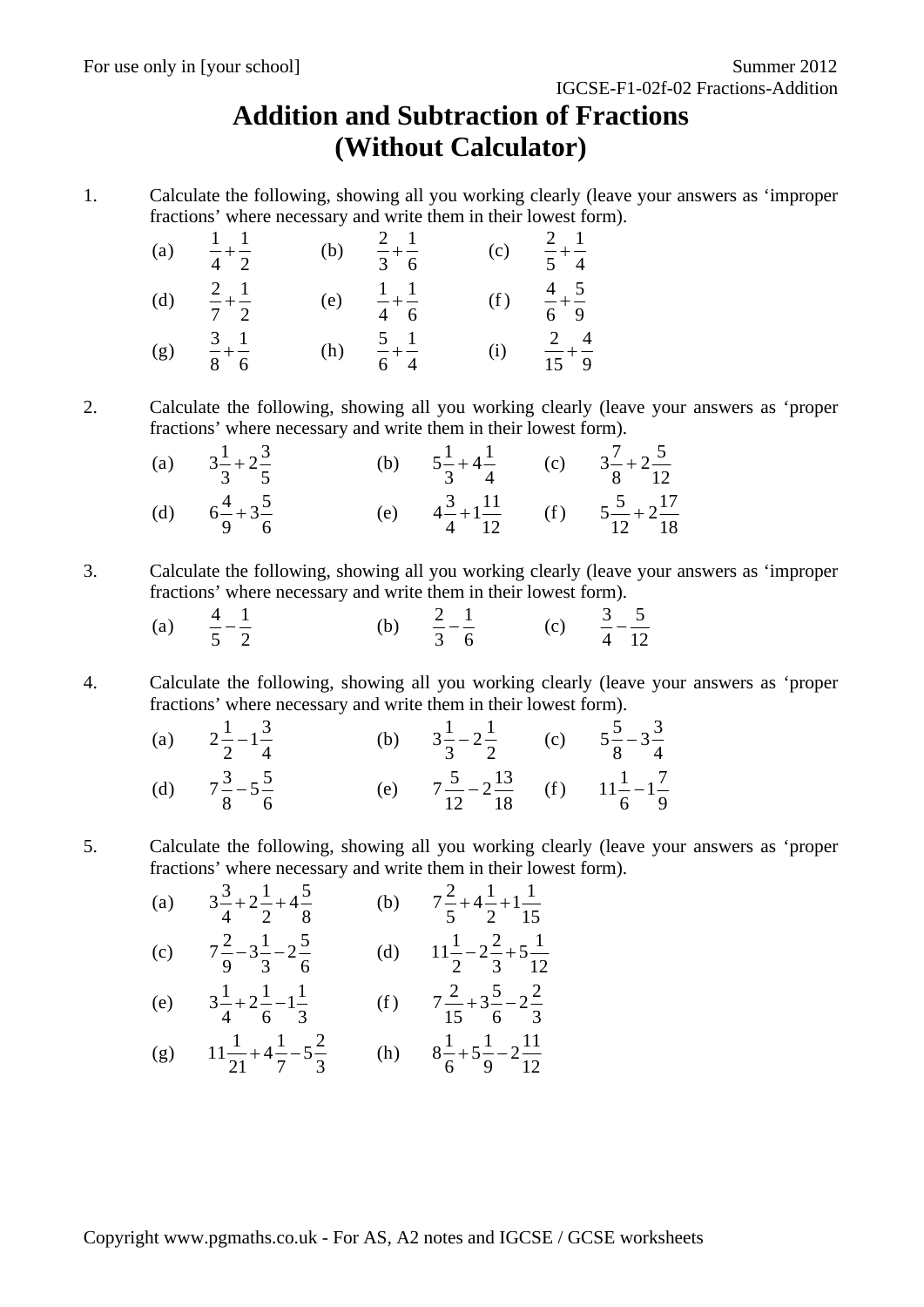## **Linear Inequalities**

1. Write down the inequalities displayed below, using the variable *n*:

- (a)  $T$   $T$   $T$   $\varphi$   $T$   $T$   $T$   $T$   $T$   $T$   $T$ -5 -4 -3 -2 -1 0 1 2 3 4 5
- (b) -5 -4 -3 -2 -1 0 1 2 3 4 5
- (c) \_\_\_\_<del>\_\_\_\_\_</del> ┯ -5 -4 -3 -2 -1 0 1 2 3 4 5
- <del>, , , , , , **0** , , , , , 1</del> (d) -5 -4 -3 -2 -1 0 1 2 3 4 5
- <del>9 1 1 1 1 1 1 9 1 1 1 1</del> (e) -5 -4 -3 -2 -1 0 1 2 3 4 5
- $\begin{picture}(180,10) \put(0,0){\vector(1,0){100}} \put(10,0){\vector(1,0){100}} \put(10,0){\vector(1,0){100}} \put(10,0){\vector(1,0){100}} \put(10,0){\vector(1,0){100}} \put(10,0){\vector(1,0){100}} \put(10,0){\vector(1,0){100}} \put(10,0){\vector(1,0){100}} \put(10,0){\vector(1,0){100}} \put(10,0){\vector(1,0){100}} \put(10,0){\vector(1,0){100}}$ (f) -5 -4 -3 -2 -1 0 1 2 3 4 5
- (g) <del>,,,,,,**0,**,,,,,,</del> -5 -4 -3 -2 -1 0 1 2 3 4 5

2. Display the following inequalities on a number line:

| $\left( a\right)$ | x > 5          | (b) | x < 7               |
|-------------------|----------------|-----|---------------------|
| (c)               | $x \ge -4$     | (d) | $x \leq -1$         |
| (e)               | $x \geq 0$     | (f) | 1 < x < 6           |
| (g)               | $-1 < x \le 6$ | (h) | $-4 \leq x \leq -1$ |
| (i)               | x > 0          | (i) | $-4 < x < 0$        |

3. Use some of the number lines you drew in question 2 to list all the whole number (or 'integer') solutions for the following inequalities:

(a)  $1 < x < 6$  (b)  $-1 < x \le 6$ (c)  $-4 \le x \le -1$  (d)  $-4 < x < 0$ 

4. Represent the following inequalities on a number line: (a)  $n > 3$  (b)  $n \le 0$  (c)  $-3 < n < -1$ 

(d)  $1 \le n < 5$  (e)  $-4 \le n \le 0$  (f)  $5 < n \le 7$ 

PTO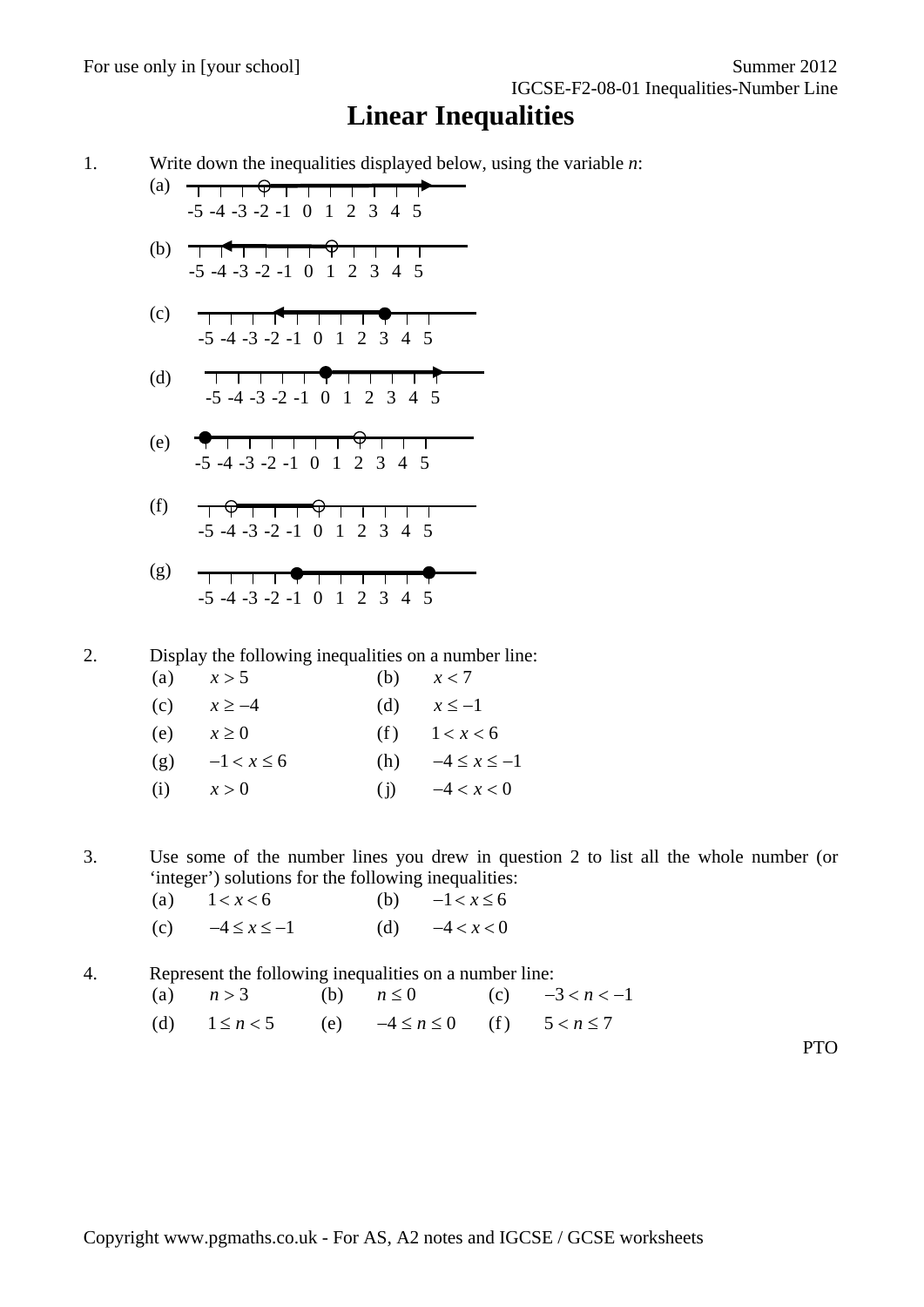5. Write down the inequalities displayed below, using the variable *n*:

(a) -5 -4 -3 -2 -1 0 1 2 3 4 5 (b) -5 -4 -3 -2 -1 0 1 2 3 4 5

- $(c)$  -5 -4 -3 -2 -1 0 1 2 3 4 5  $\top$
- <del>, 4 , , , , 0</del> , , , , , , (d) -5 -4 -3 -2 -1 0 1 2 3 4 5
- $\begin{array}{c} \begin{array}{c} \uparrow \end{array} \end{array}$ (e) -5 -4 -3 -2 -1 0 1 2 3 4 5
- (f) -5 -4 -3 -2 -1 0 1 2 3 4 5
- (g)  $\begin{array}{c} \uparrow \\ \uparrow \end{array} \begin{array}{c} \uparrow \\ \downarrow \\ \downarrow \end{array} \begin{array}{c} \downarrow \\ \downarrow \\ \downarrow \end{array} \begin{array}{c} \downarrow \\ \downarrow \\ \downarrow \end{array} \begin{array}{c} \downarrow \\ \downarrow \\ \downarrow \end{array} \begin{array}{c} \downarrow \\ \downarrow \\ \downarrow \end{array} \begin{array}{c} \downarrow \\ \downarrow \\ \downarrow \end{array}$ -5 -4 -3 -2 -1 0 1 2 3 4 5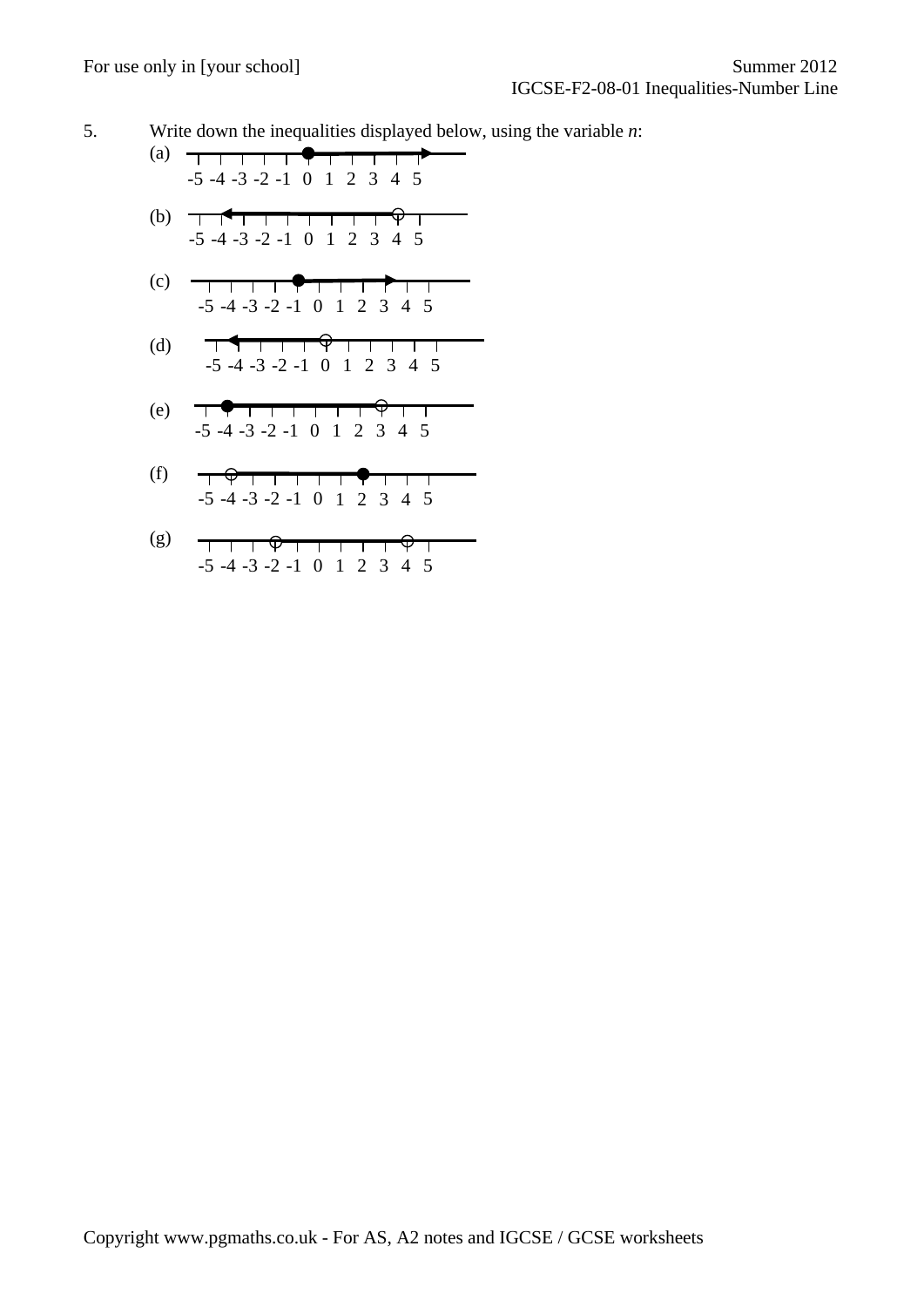## **Constructions using a Straight Edge and a Compass**

In the following use a compass and ruler, showing your working clearly.

1. Construct the perpendicular bisectors of the following solid lines.



- 2. Check with a ruler whether you have cut the lines in half.
- 3. Construct the lines which are perpendicular to the line *BC* and which pass through the point *A*.

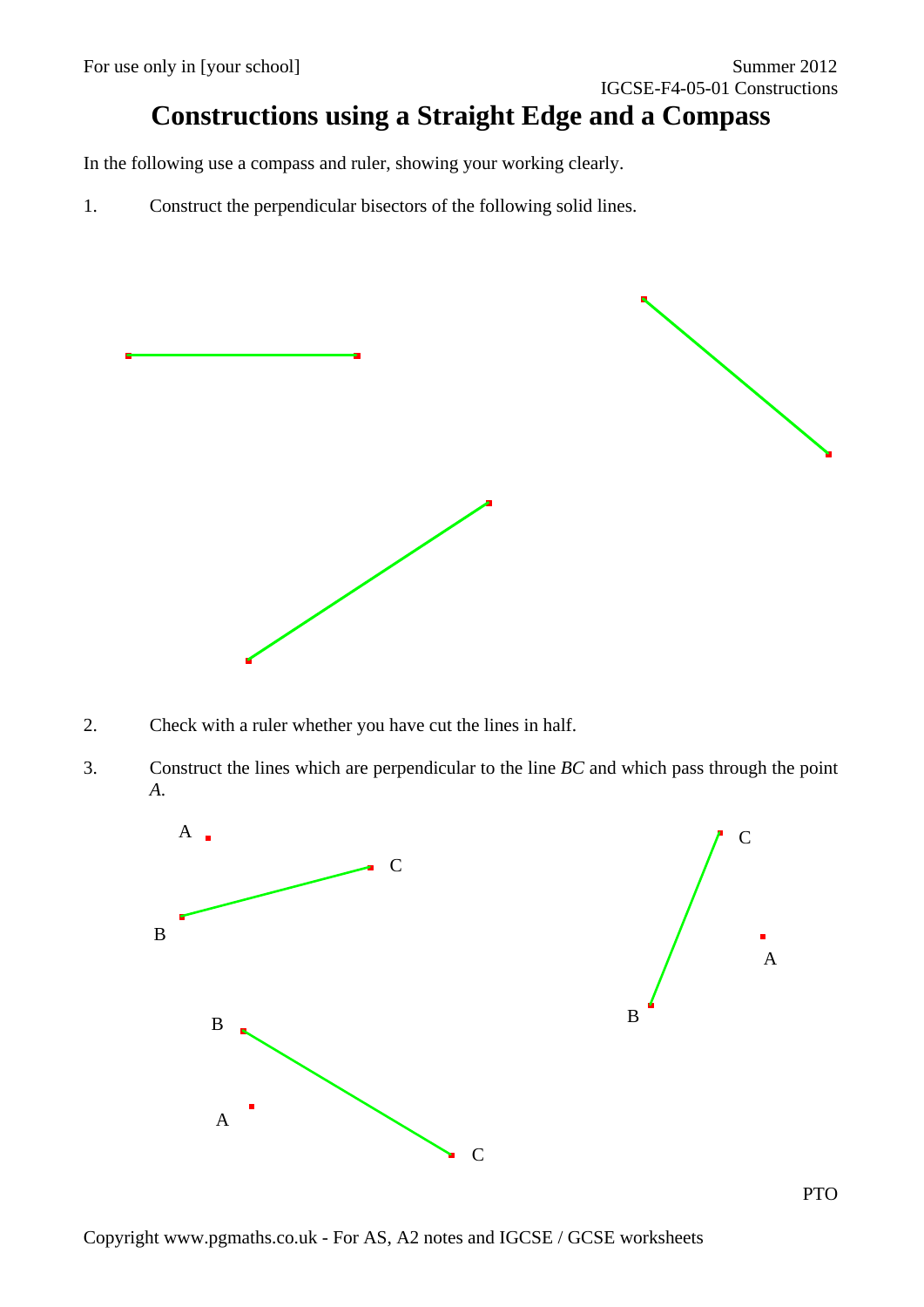4. Construct the lines which are perpendicular to the line *BC* and which pass through the point *A*.



5. Construct the lines which bisect the angles enclosed between these pairs of lines:

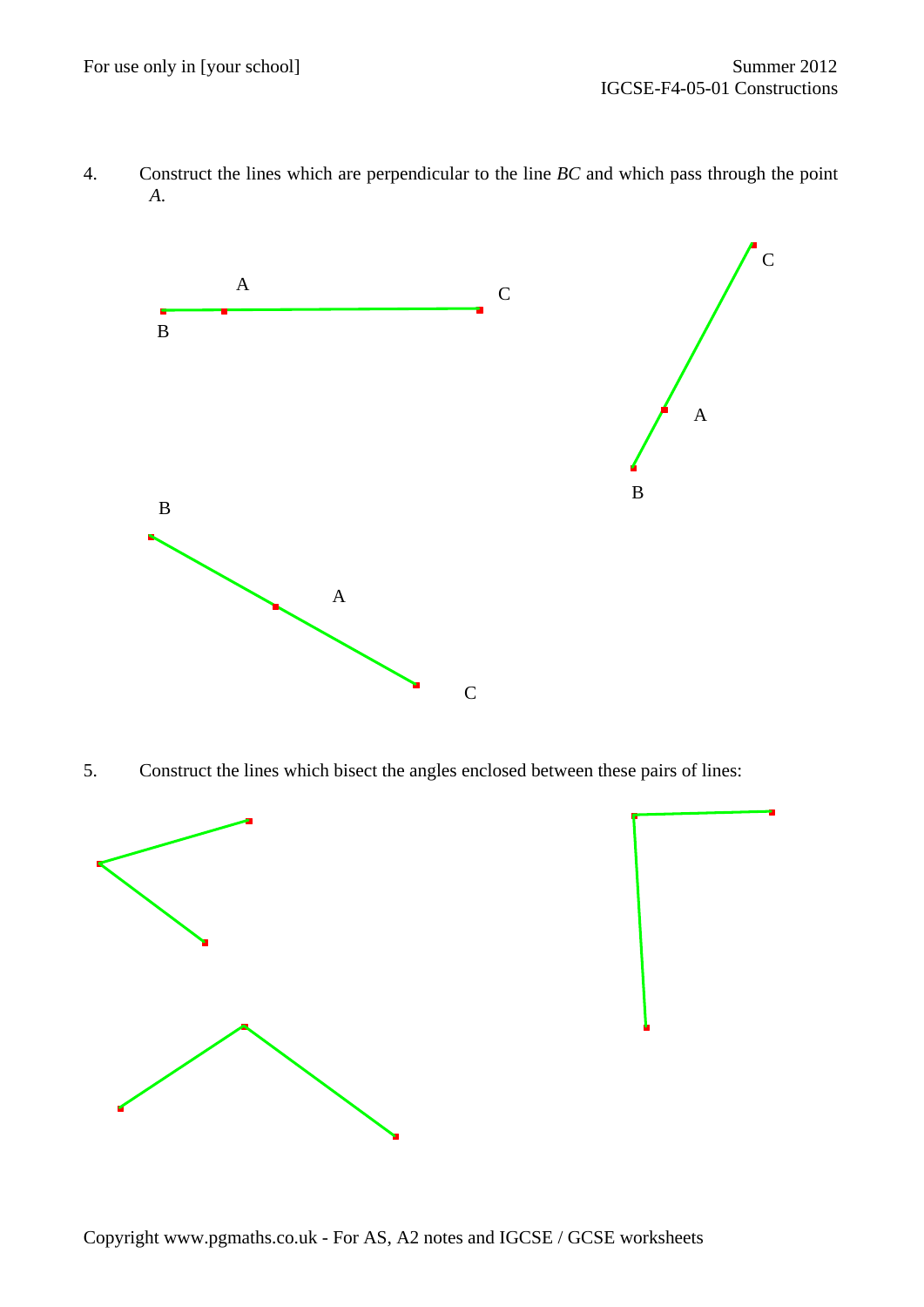# **Pythagoras' Theorem**

1. Find *x* in the following (to 3sf):

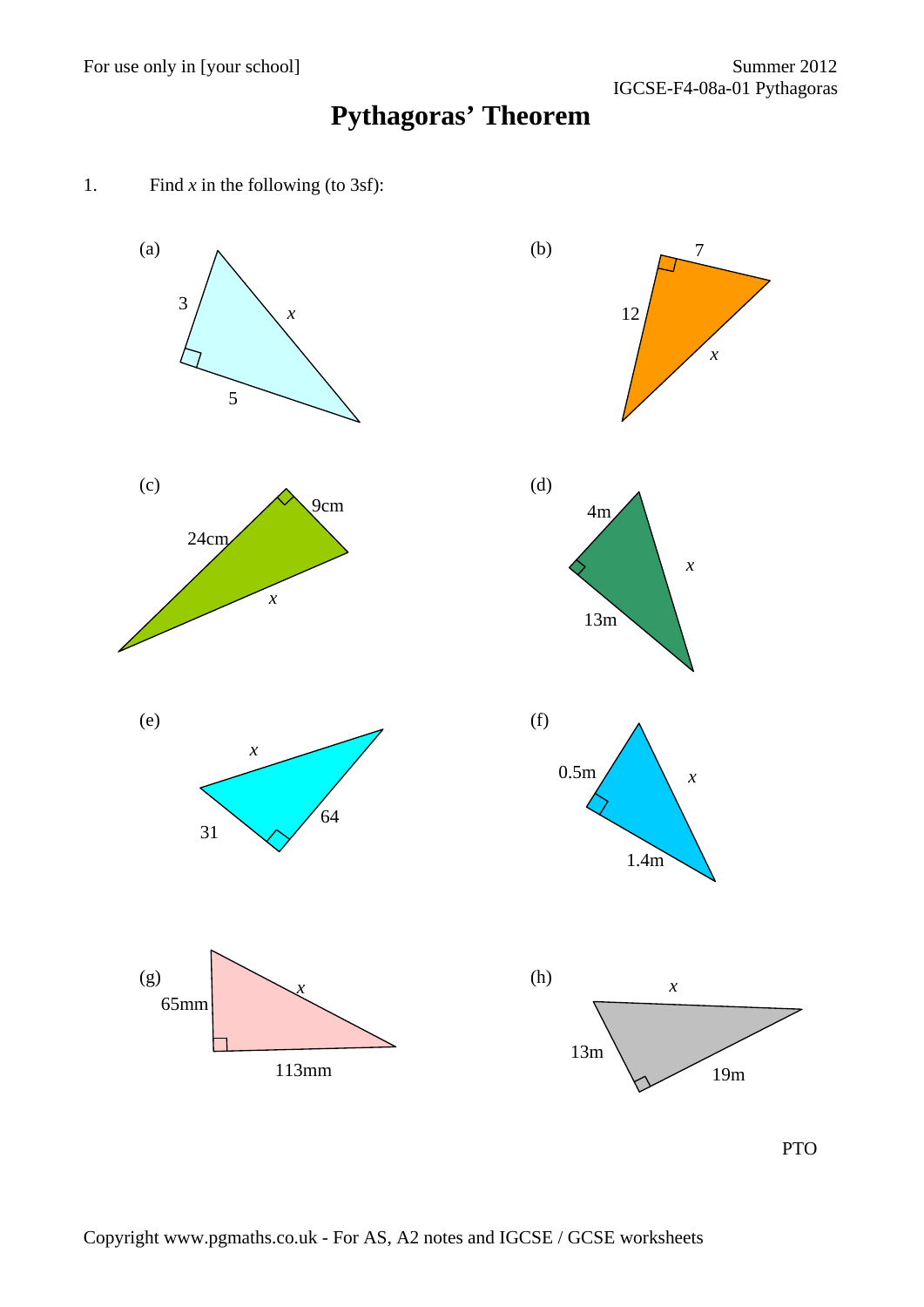



3. A rectangular field has length 75m and width 60m. How far is it from one corner to the one diagonally opposite it (to 3sf)?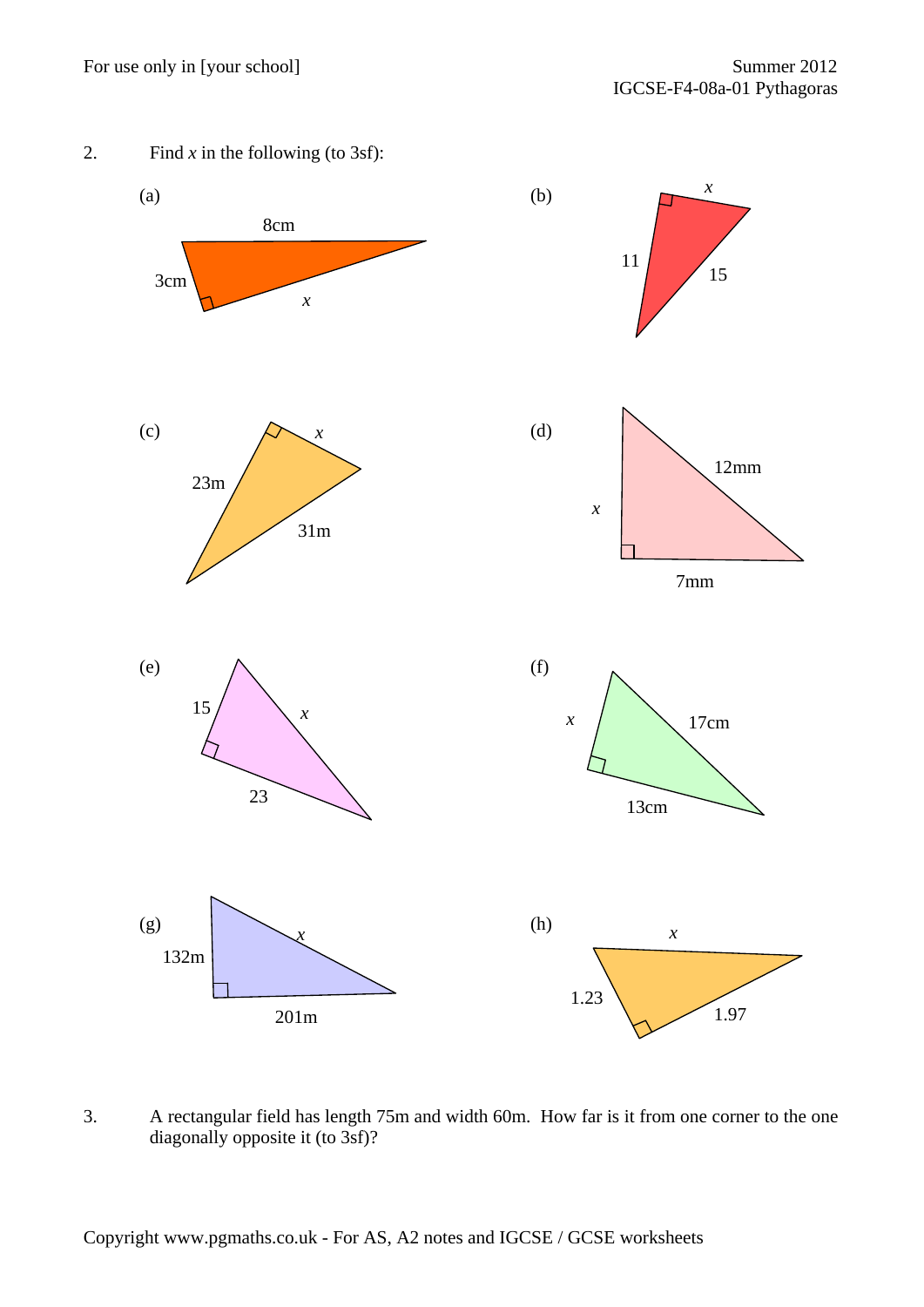#### **Area of Circles**

1. (a) Show that a circle of radius 5cm has the same area as the combined area of a circle of radius 3cm and a circle of radius 4cm.



- (b) Find (in terms of  $\pi$ ) the area of a metal circle of radius 17cm.
- (c) Find the area that remains when a circle of radius 8cm is cut out of it.
- (d) Hence find the radius (it is a whole number) of the circle whose area is the same as the area that remains.



3. Show that the area of a shape (shown opposite) consisting of a square of side length 4cm with a semicircle of radius 2cm added to one side is  $16 + 2\pi$ .



5cm

7cm

- 4. Find the radius of the circle which has the same area as the combined area of a circle of radius 12cm and a circle of radius 5cm.
- 5. Find the radius of the circle which has the same area as half of a semi-circle of radius 12cm.
- 6. A circle of radius 10cm has a circle of radius 5cm cut out of it.
	- (a) What is the remaining area (in terms of  $\pi$ )?
	- (b) What fraction of the initial circle is the remaining area?
- 7. Find, in terms of  $\pi$ , the area enclosed between a square of side length 6cm and the largest circle which can be drawn in this square.

PTO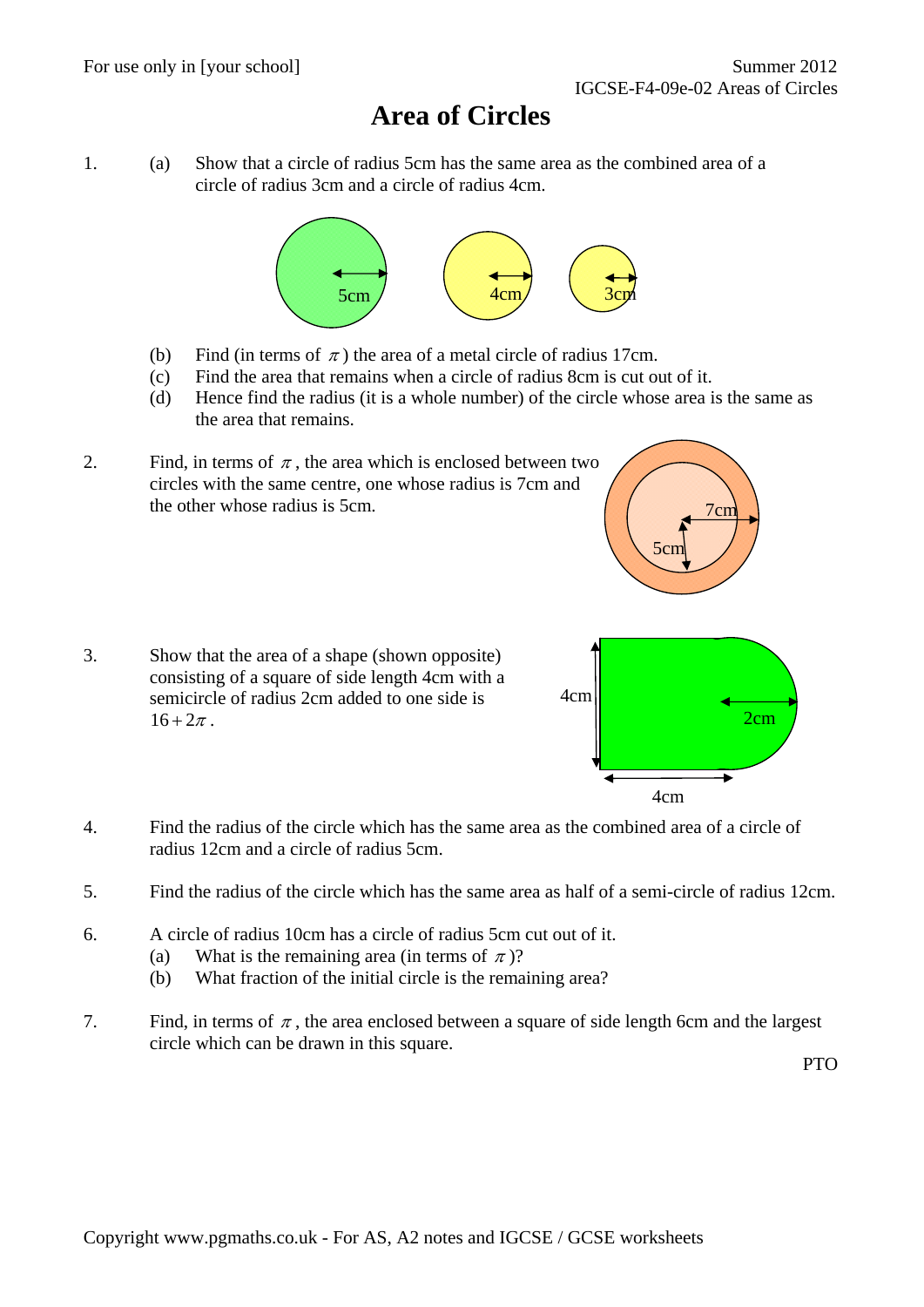- 8. Find the radius, *r*, of the circle whose area is equal to one quarter of the area of a circle of radius 8cm.
- 9. A rectangle measuring 5m by 4m has two semicircles of radius 2m attached to each of its smaller sides.
	- (a) Find, in terms of  $\pi$ , the area of the shape.
	- (b) Find, in terms of  $\pi$ , the area of the region which consists of all the points which are within 1m of this shape.
- 10. A circle of radius 2*r* cm has a circle of radius *r*cm cut out of it.
	- (a) Find, in terms of  $r$  and  $\pi$ , the area of the shape that remains.
	- (b) If that remaining area is exactly  $75\pi$  cm<sup>2</sup> then find *r*.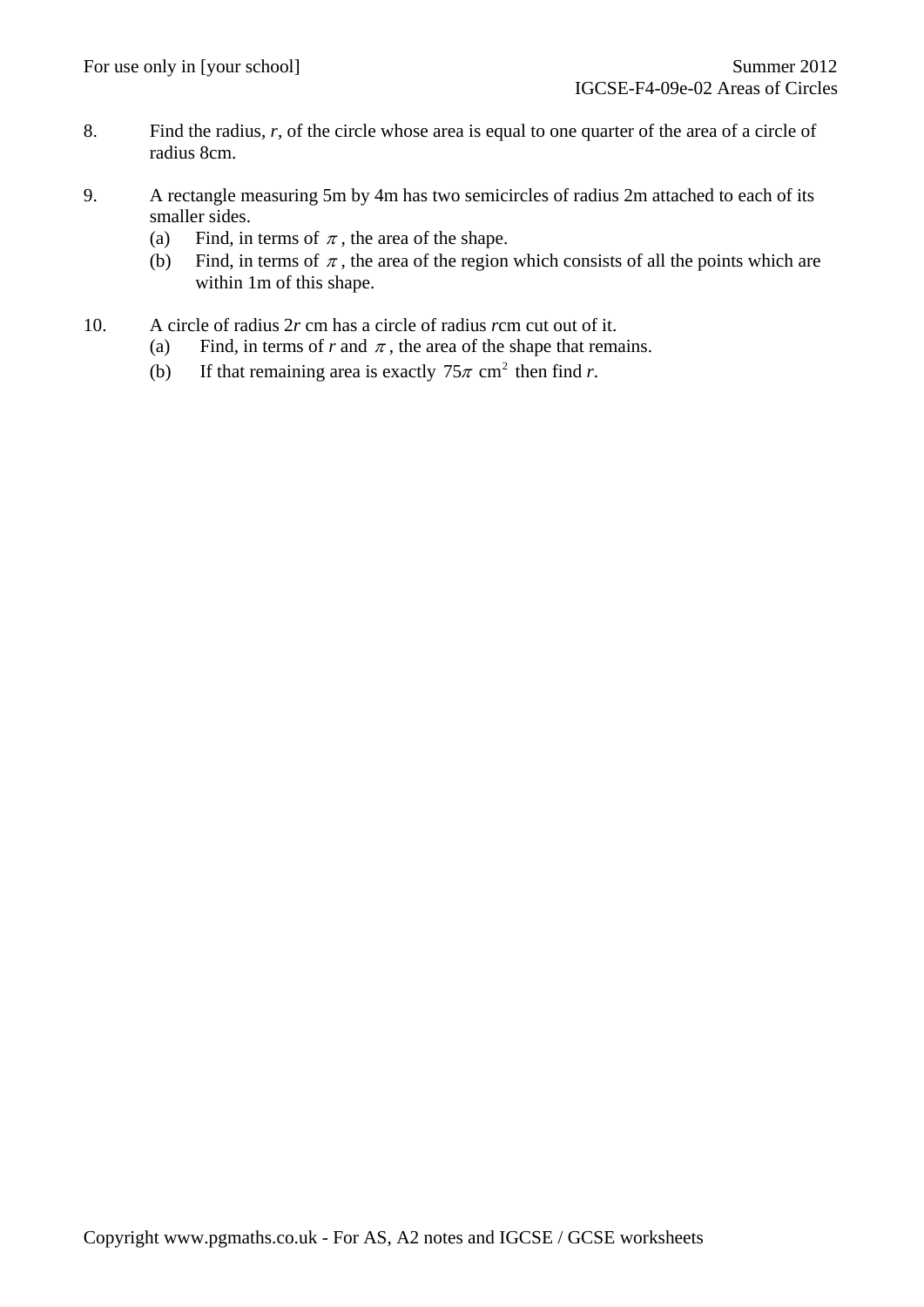#### **Similar Shapes**

1. In each of the following, shape P is enlarged to a similar shape Q. Find the scale factor, *k*, for each enlargement. Find also the value of *x*.



- 2. A photocopier is set to reduce the lengths of copies to  $\frac{2}{3}$ 3 of the original size. If the original measured 12cm by 15cm what will be the dimensions of the copy?
- 3. A photography shop produces enlargements of photos. A 15cm x 10cm photo was enlarged so that its longest side was 24cm. What was the length of the shorter side?
- 4. A map is reduced to  $\frac{3}{5}$ 5 of its original size. A field on the original measured 25mm x 35mm. What will its dimensions on the image be?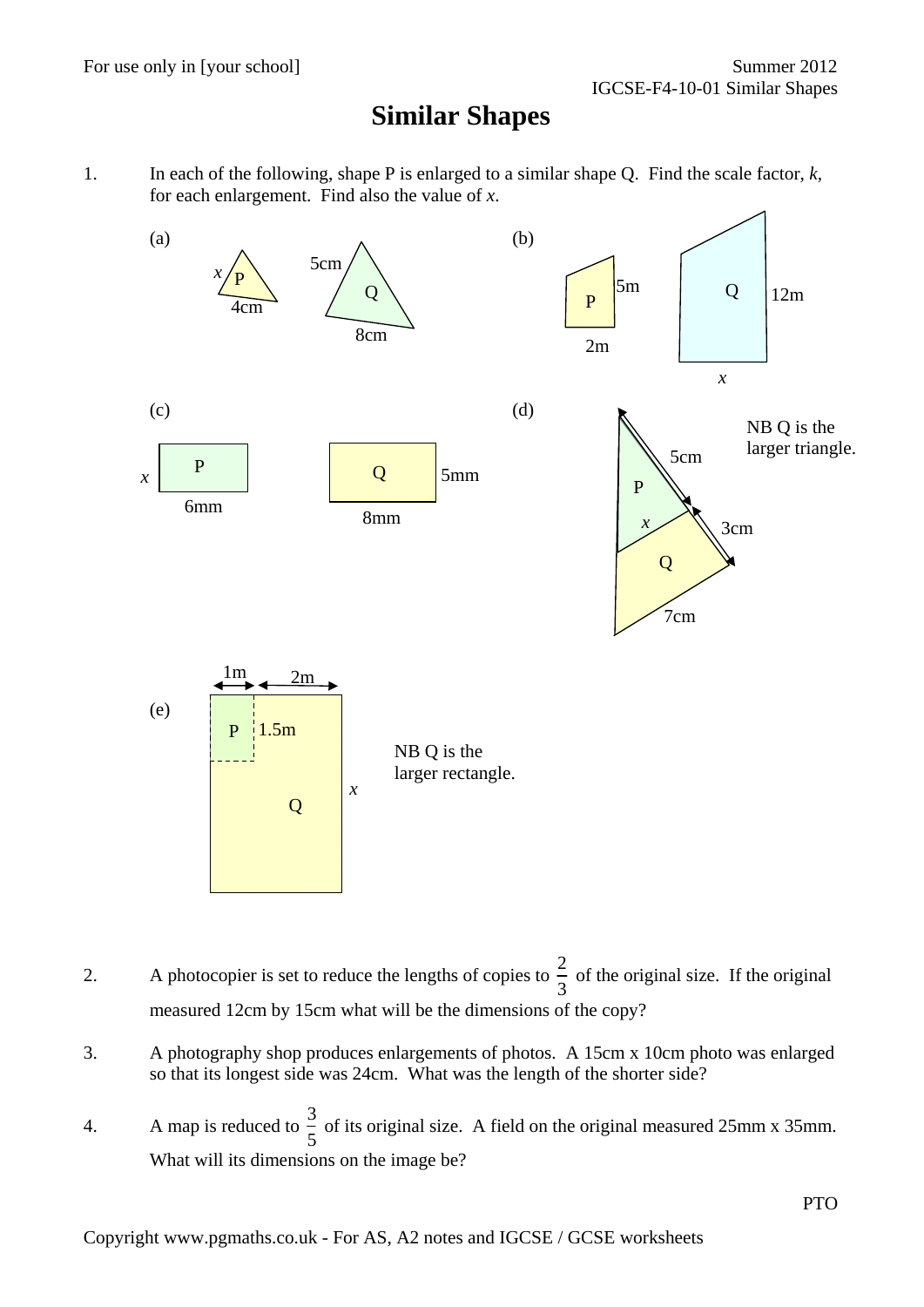For use only in [your school] Summer 2012

IGCSE-F4-10-01 Similar Shapes

- 5. A rectangle P is enlarged to a rectangle Q. The dimensions of P are 5m by 12m. The shortest side of Q is 6m.
	- (a) What is the scale factor of enlargement?
	- (b) What is the length of the largest side of Q?
- 6. A right-angled triangle P is enlarged to a triangle Q. The hypotenuse of P is 12cm and the hypotenuse of Q is 15cm.
	- (a) What is the scale factor of enlargement?
	- (b) If the shortest side of P is 8cm find the shortest side of Q.
- 7. A map measures 24cm by 30cm and its dimensions are reduced to  $\frac{2}{3}$  of its original size. What are the dimensions of the reduced map?
- 8. In each of the following, shape P is enlarged to a shape Q. Find the scale factor, *k*, for each enlargement. Find also the value of *x*.



- 9. The dimensions of a document are reduced to  $\frac{3}{5}$  of their original lengths. If the reduced document has dimensions 12cm by 15cm then what was the size of the original document?
- 10. A photo has width 10cm and an area of  $150 \text{ cm}^2$ . Its length and width are enlarged by the same factor so that its width is 12cm. What is the area of the enlarged photo?
- 11. A photocopier is to reduce documents so that the area of the copy is ¼ of the area of the original. If the original had dimensions 112mm by 142mm what will the dimensions of the copy be?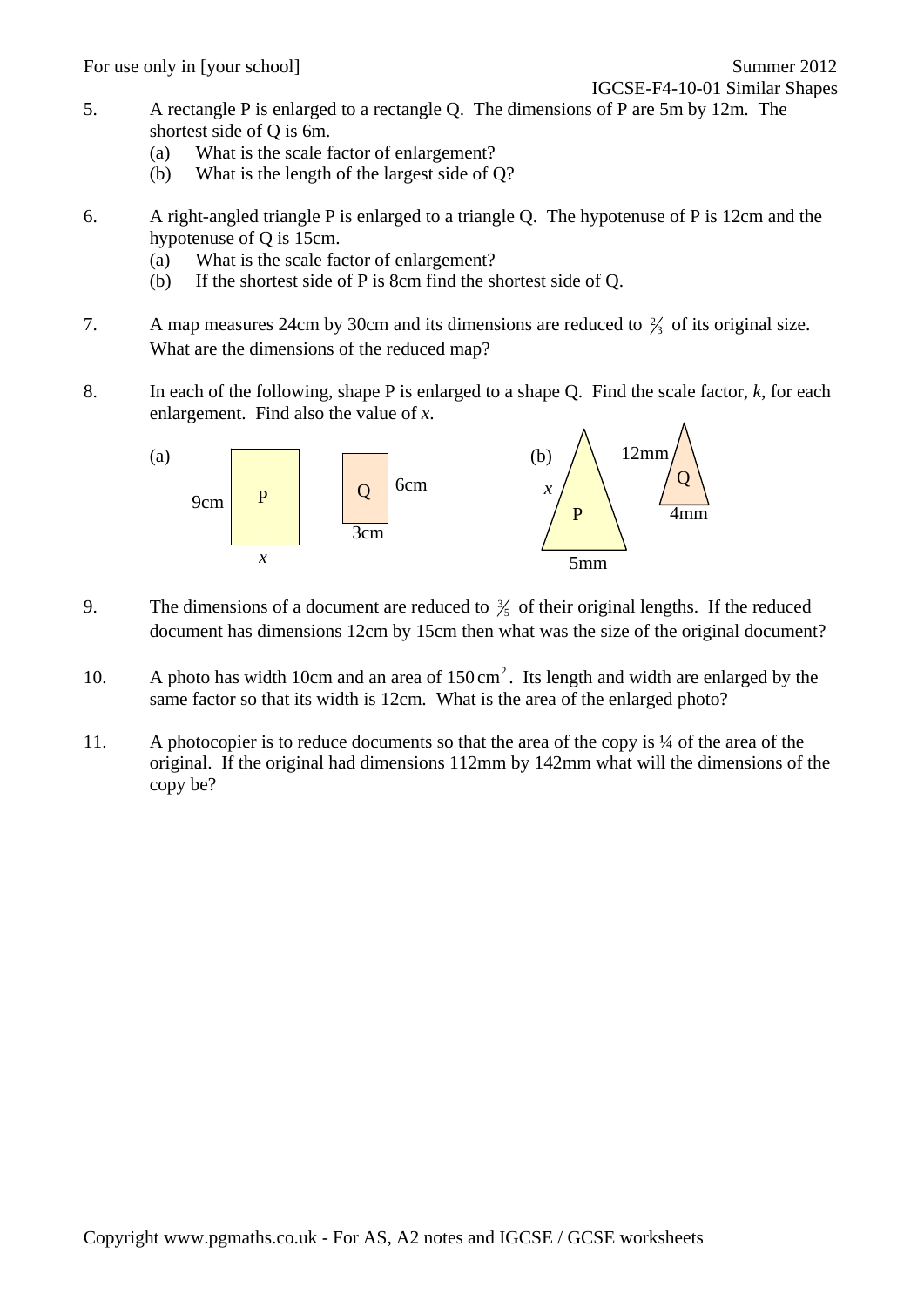#### **Mean, Median and Mode**

1. At a girls' school, a random sample of 130 pupils was taken and each pupil recorded her intake of milk (in ml) during a given day. The results are shown below:

| Milk intake     | $30-$ | $60-$ |   | $100 - 150 - 200 -$ | $ 300-500$ |
|-----------------|-------|-------|---|---------------------|------------|
| No. of students |       | ن     | ັ |                     |            |

(a) Copy and complete the following table with midpoints against frequency.

| Milk intake (Midpoint) |  |    |   |    |  |
|------------------------|--|----|---|----|--|
| No. of students        |  | رے | ັ | ~~ |  |

- (b) Use this table to calculate an estimate of the mean (to 3sf).
- (c) Find the class interval in which the median lies.
- (d) Write down the modal class.
- 2. Summarised below are the prices of the goods (to the nearest  $\pounds$ ) sold by an electrical shop on a certain day.

| Price of good<br>(f) | Frequency |
|----------------------|-----------|
| less than 20         | 2         |
| $20 -$               | 8         |
| $30 -$               | 19        |
| 40-                  | 37        |
| $50-$                | 62        |
| $60 -$               | 51        |
| $70-$                | 29        |
| $90 -$               | 9         |
| 130-150              | 2         |

- (a) Draw a table with midpoints against frequency.
- (b) Use this table to find an estimate of the mean (to 3sf).
- 3. The table below shows the results of a multiple choice exam:

| Number of Correct Answers (x)   11-15   16-20   21-25   26-30   31-35   36-40 |  |  |  |
|-------------------------------------------------------------------------------|--|--|--|
| Frequency                                                                     |  |  |  |

- (a) Find the midpoint of the "11-15" class interval.
- (b) Draw a table with midpoints against frequency.
- (c) Use this table to find an estimate of the mean (to 3sf).
- (d) Explain why this is only an estimate of the mean.
- (e) To which value does the median correspond?
- (f) Find the class interval in which the median lies.
- (g) Write down the modal class.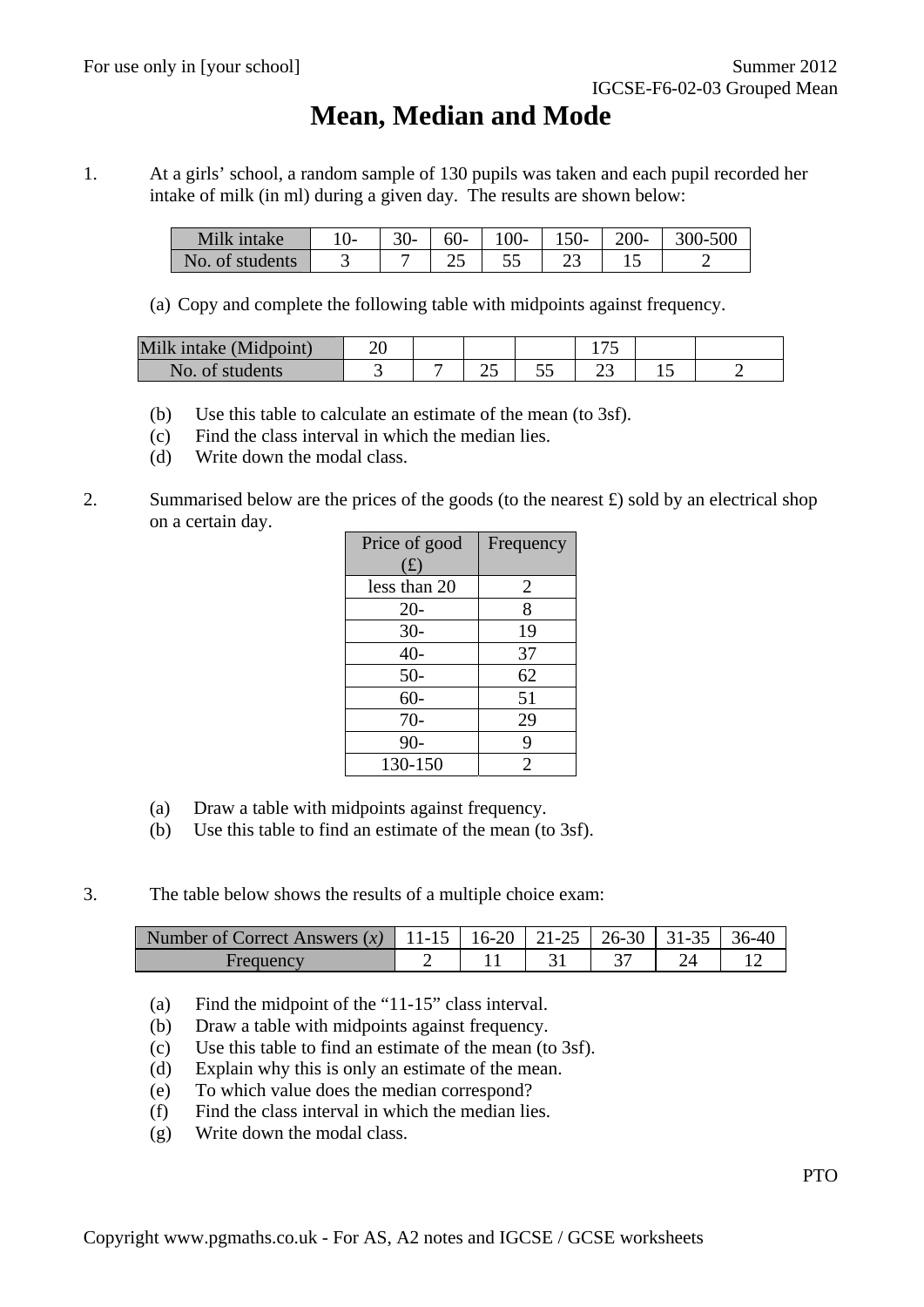4. The table below shows how many points were scored by a group of rugby players in a season:

| Number of Points (x)   5-9   10-14   15-19   20-24   25-29   30-34 |  |  |  |
|--------------------------------------------------------------------|--|--|--|
| Frequency                                                          |  |  |  |

- (a) Find the midpoint of the "5-9" class interval.
- (b) Draw a table with midpoints against frequency.
- (c) Use this table to find an estimate of the mean (to 3sf).
- (d) Find the class interval in which the median lies.
- (e) Write down the modal class.
- 5. The table below shows the heights of a group of school children:

| Height, $h$ (cm) | $140-$ | $145-$ | $150-$ | $155 - 160$ | $165-170$ |
|------------------|--------|--------|--------|-------------|-----------|
| Frequency        |        |        |        |             |           |

- (a) Find the midpoint of the "140-" class interval.
- (b) Draw a table with midpoints against frequency.
- (c) Use this table to find an estimate of the mean (to 3sf).
- (d) State the modal class.
- 6. The table below shows the ages of 300 young people injured in car accidents in a certain month:

| year.<br>Age<br>20 <sup>o</sup> | L-1 | $6 - 10$     | 11-12 | 16-20 | 21-25 | 26-30 |
|---------------------------------|-----|--------------|-------|-------|-------|-------|
| Frequen                         |     | $\mathbf{r}$ | ັ     | 43    |       | $-$   |

- (a) Explain why the class interval for "1-5" is can be written as  $1 \le x < 6$ .
- (b) Find the midpoint of the "1-5" class interval.
- (c) Find an estimate of the mean.
- (d) Find the class interval in which the median lies.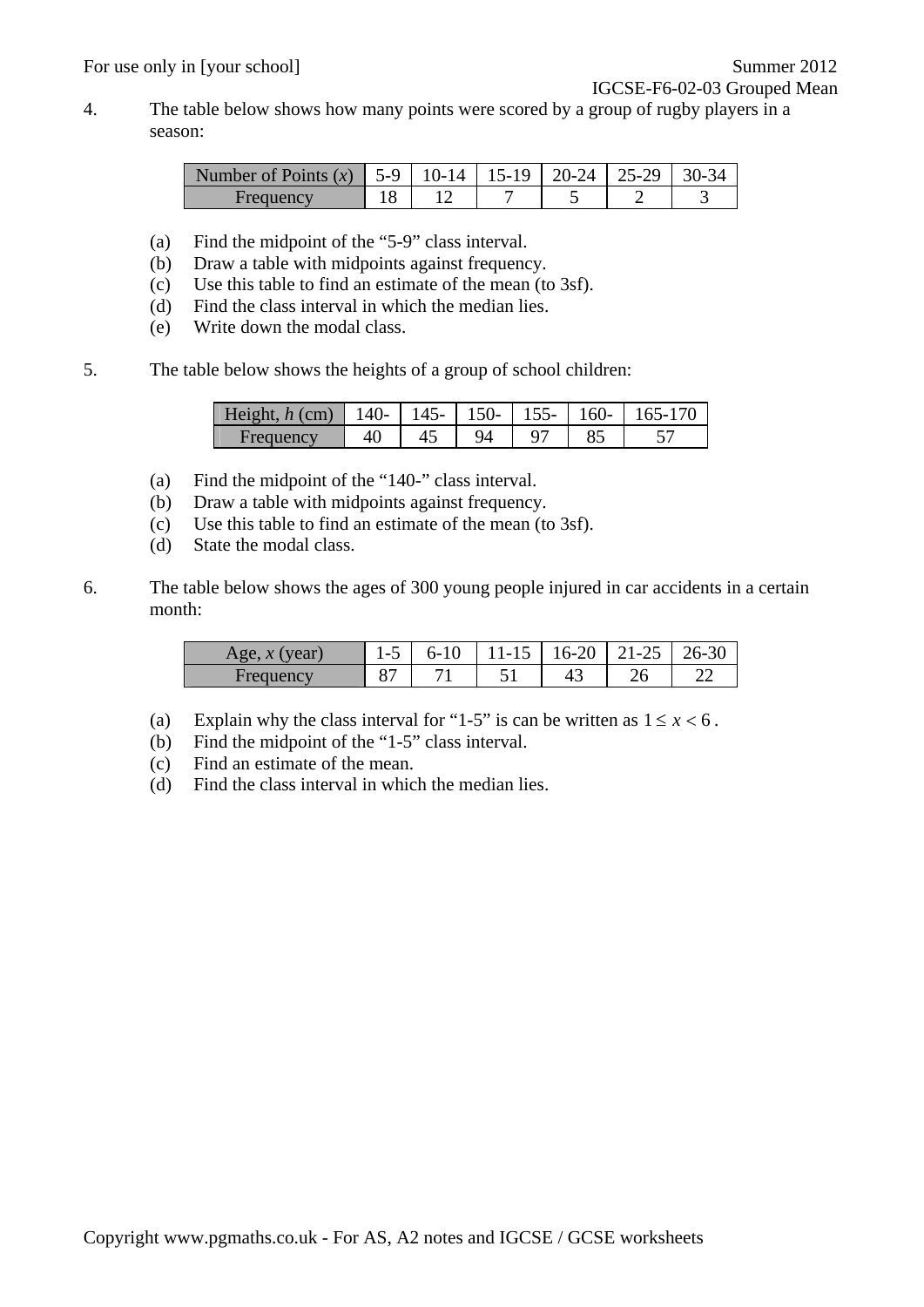#### **Positive and Negative Indices (without calculators)**

1. Express the following as powers of 2 (i.e. in the form 2*<sup>n</sup>* ):

| $(a)$ 4 | (b) $16$           | (c) 64 |            |
|---------|--------------------|--------|------------|
| (d) 2   | (e) $\frac{1}{2}$  |        | $(f)$ 0.25 |
| $(g)$ 1 | (h) $\frac{1}{32}$ |        | $(i)$ 128  |

- 2. Express the following as powers of the stated numbers:
	- (a)  $32$  as a power of 2 (b)  $81$  as a power of 3 (c) 625 as a power of 5 (d)  $\frac{1}{16}$  as a power of 4 (e)  $\frac{1}{7}$  as a power of 7 (f)  $\frac{1}{25}$  as a power of 5 (g)  $\frac{1}{144}$  as a power of 12 (h)  $\frac{1}{1024}$  as a power of 2
- 3. Calculate the following:
	- (a)  $2^6$  (b)  $3^4$  (c)  $5^3$ (d)  $11^2$  (e)  $2^{-3}$  (f)  $10^{-2}$ (g)  $19^0$  (h)  $13^2$  (i)  $4^{-3}$ (j)  $\left(\frac{1}{2}\right)^3$  (k)  $\left(\frac{2}{3}\right)^2$  (l)  $\left(\frac{5}{3}\right)^4$ (m)  $\left(\frac{1}{2}\right)^{-2}$  (n)  $\left(\frac{2}{5}\right)^{-3}$  (o)  $\left(\frac{2}{3}\right)^{-4}$ (f)  $10^{-2}$ (i)  $4^{-3}$
- 4. Find *x* in the following:
	- (a)  $7^x = 49$  (b)  $3^x = \frac{1}{81}$  (c)  $2^x = 1$ (d)  $9^x = 81$  (e)  $5^x = \frac{1}{125}$  (f)  $\left(\frac{2}{3}\right)^x = \frac{27}{8}$ (g)  $\left(\frac{1}{4}\right)^{x} = 16$  (h)  $\left(\frac{3}{4}\right)^{x} = \frac{16}{9}$  (i)  $2^{x} = 1024$  $x^x = 81$  (e)  $5^x = \frac{1}{125}$  (f)  $\left(\frac{2}{3}\right)^x =$  $\left(\frac{1}{4}\right)^{x} = 16$  (h)  $\left(\frac{3}{4}\right)^{x} = \frac{16}{9}$  (i)  $2^{x} =$
- 
- 5. Express the following in the form  $8^n$  where *n* is either an integer or a fraction:

(a) 
$$
\frac{1}{8}
$$
 (b) 8 (c) 1  
(d) 64 (e)  $\frac{1}{64}$  (f)  $\frac{1}{512}$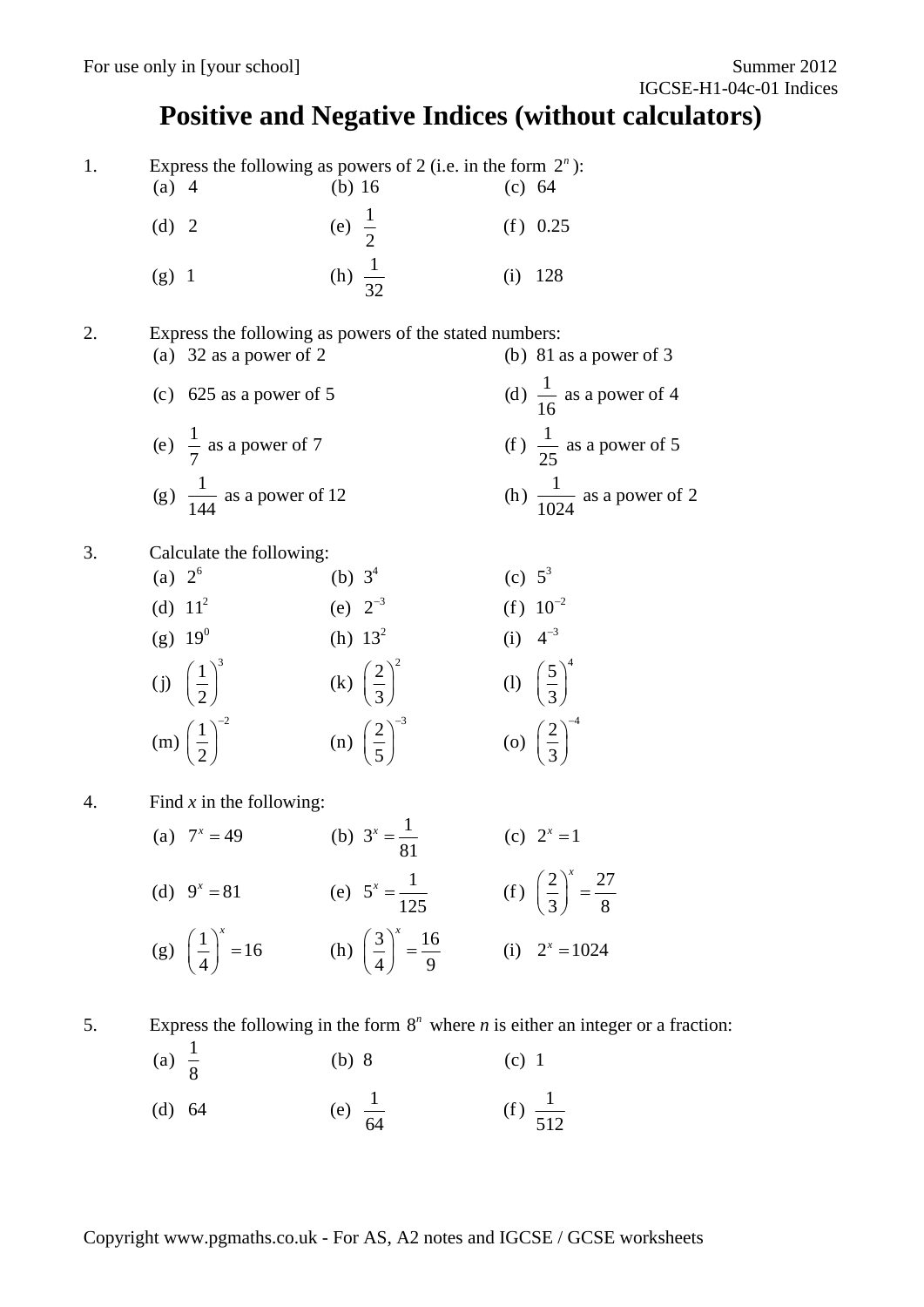#### **Sets**

1. In a class of 20 pupils, 9 like tomato sauce but not HP sauce, 6 like HP sauce but not tomato sauce and 3 like neither. Copy and complete the following Venn diagram.



- 2. In a class of 30 pupils, 20 like football, 12 like rugby and 4 like neither. Suppose *n* pupils like both football and rugby.
	- (a) Write down an expression, in terms of *n*, for the number of pupils who:
		- (i) like football but not rugby.
		- (ii) like rugby but not football.
	- (b) Copy and complete the following Venn diagram using *n*.



- (c) By adding up all four values, find *n*.
- 3. In a year of 100 pupils, 70 enjoy Maths, 50 enjoy French and 20 enjoy neither.
	- (a) Set up a Venn diagram showing this information.
	- (b) Use this to find the number of pupils who enjoy only one of the subjects.
- 4. In a shop there were 120 customers on a certain day. 60 paid using notes, 30 paid using coins and 50 paid using neither (cheques, cards etc.)
	- (a) Set up a Venn diagram showing this information.
	- (b) Use this to find the number of customers who used both notes and coins.
- 5. On an Athletics day 150 athletes are running. 60 are in the 100 metres, 50 are in the 200 metres and 80 are in neither.
	- (a) Set up a Venn diagram showing this information.
	- (b) Use this to find the number of athletes who ran in only one race.
- 6. A group of 200 adults were surveyed about holidays. 150 had been to Spain, 80 had been to France. Twice as many had been to both countries as had been to neither country. Suppose *n* adults had been to neither country.
	- (a) Write down an expression for the number of adults who had been to both countries.
	- (b) Set up a Venn diagram using *n*.
	- (c) Hence find *n* and set up a new Venn diagram without using *n*.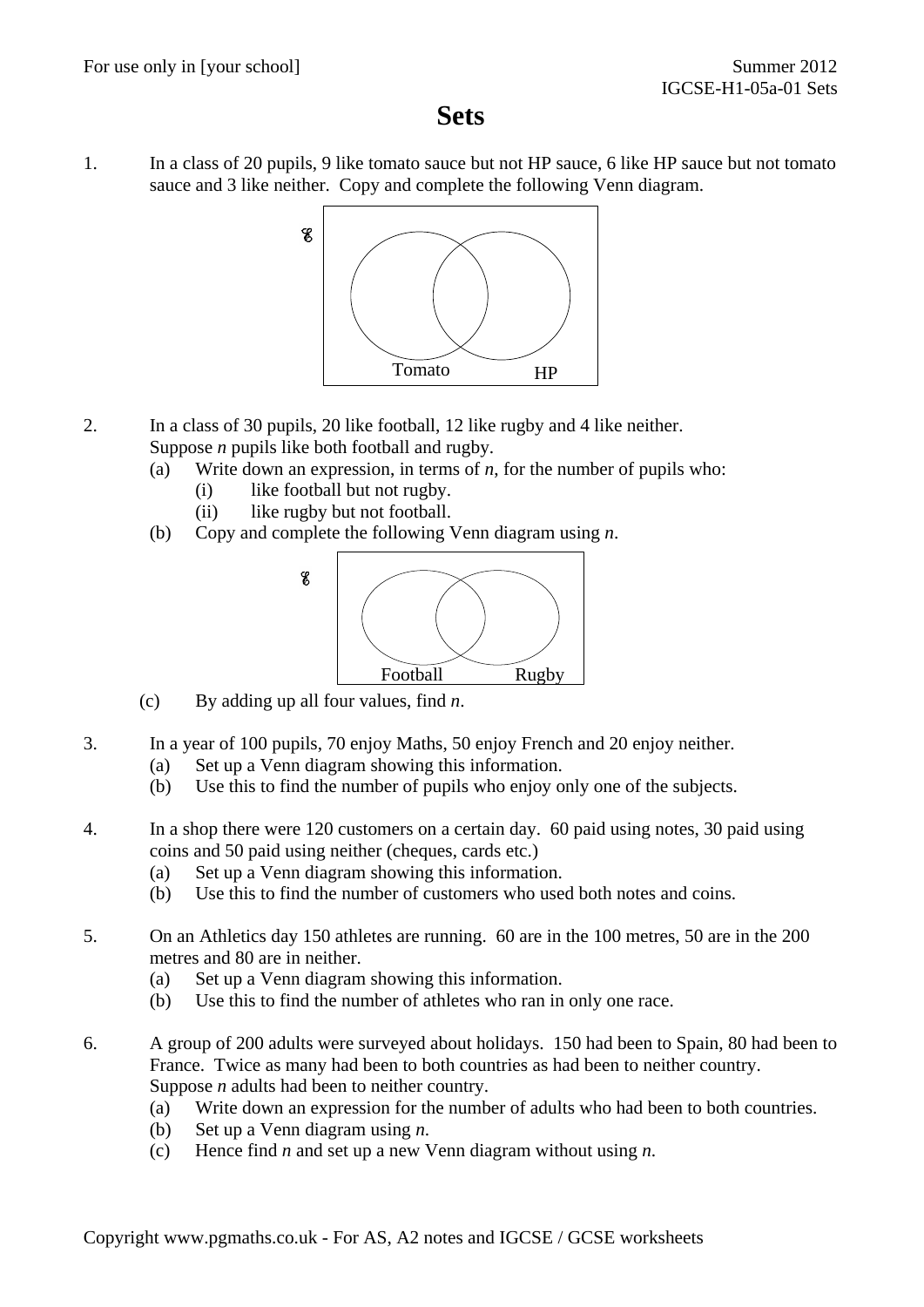### **Quadratic Fractions**

1. Simplify the following:

(a) 
$$
\frac{x^2 + 3x + 2}{x + 2}
$$
 (b)  $\frac{x^2 + 5x + 6}{x + 3}$   
\n(c)  $\frac{2x^2 + 3x + 1}{x + 1}$  (d)  $\frac{x^2 + x - 12}{x + 4}$   
\n(e)  $\frac{x^2 - 7x + 10}{x - 2}$  (f)  $\frac{4x^2 - 8x + 3}{2x - 3}$ 

(g) 
$$
\frac{x^2 - 1}{x - 1}
$$
 (h)  $\frac{25x^2 - 1}{5x + 1}$ 

2. Simplify the following:

(a) 
$$
\frac{x^2 + 3x + 2}{x^2 + 5x + 4}
$$
 (b)  $\frac{x^2 - 1}{x^2 + 4x + 3}$ 

- 3. Simplify  $\frac{3}{x^2+5x+4} + \frac{2}{x^2+7}$  $x^2 + 5x + 4$   $x^2 + 7x + 6$  $^{+}$  $+5x+4$   $x^2+7x+$  by first factorising the denominators and finding the lowest common denominator.
- 4. Simplify the following

(a) 
$$
\frac{4}{x^2 + 6x + 8} + \frac{7}{x^2 + 5x + 6}
$$

(b) 
$$
\frac{5}{x^2 + 7x + 12} + \frac{2}{x^2 + 9x + 20}
$$

(c) 
$$
\frac{3}{x^2-1} + \frac{4}{x^2+4x+3}
$$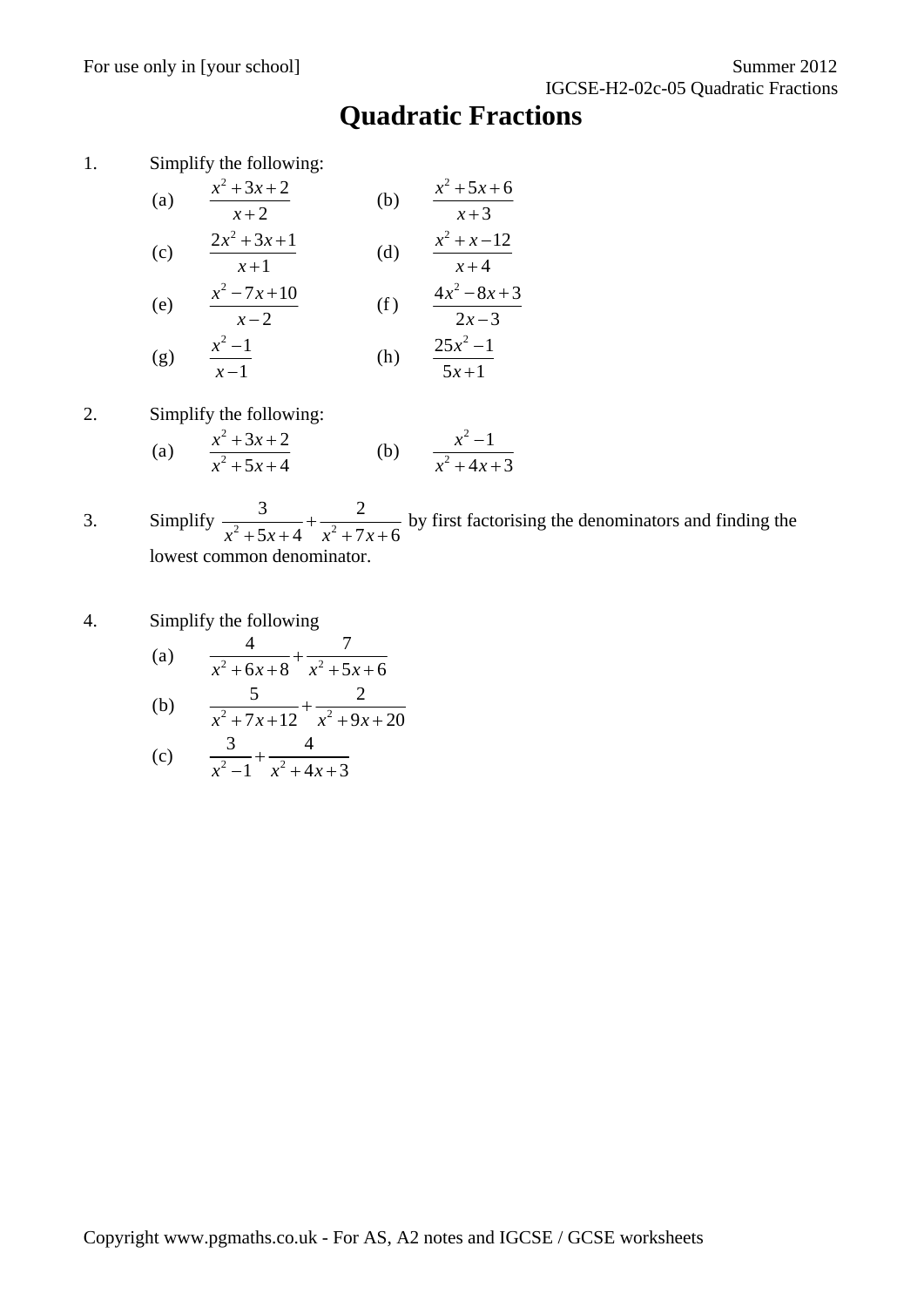# **Functions**

| 1. |     | Given that $f(x) = 5x + 1$ , find the following:          |
|----|-----|-----------------------------------------------------------|
|    | (a) | f(1)                                                      |
|    | (b) | f(0)                                                      |
|    | (c) | $f(-1)$                                                   |
|    | (d) | the value of x such that $f(x) = 11$ .                    |
| 2. |     | Given that $g(x) = \frac{2x+1}{3}$ , find the following : |
|    | (a) | g(4)                                                      |
|    | (b) | g(7)                                                      |
|    | (c) | $g(-2)$                                                   |
|    | (d) | the value of x such that $g(x) = 7$ .                     |
| 3. |     | Given that $h(x) = x^2 + 1$ find the following:           |
|    | (a) | h(1)                                                      |
|    | (b) | $h(-1)$                                                   |
|    | (c) | h(2)                                                      |
|    | (d) | the two values of x such that $h(x) = 101$ .              |
| 4. |     | Given that $f(x) = \frac{x+1}{x}$ find the following :    |
|    | (a) | $f(-1)$                                                   |
|    | (b) | f(2)                                                      |
|    | (c) | $f\left(\frac{1}{2}\right)$                               |
|    | (d) | a value of x such that $f(x) = 2$ .                       |
| 5. |     | Given that $f(x) = x^2 - 2x - 8$ calculate the following: |
|    | (a) | f(2)                                                      |
|    | (b) | $f(-3)$                                                   |
|    | (c) | $f\left(\frac{1}{2}\right)$                               |
|    | (d) | a value of x such that $f(x) = 0$                         |

PTO

Copyright www.pgmaths.co.uk - For AS, A2 notes and IGCSE / GCSE worksheets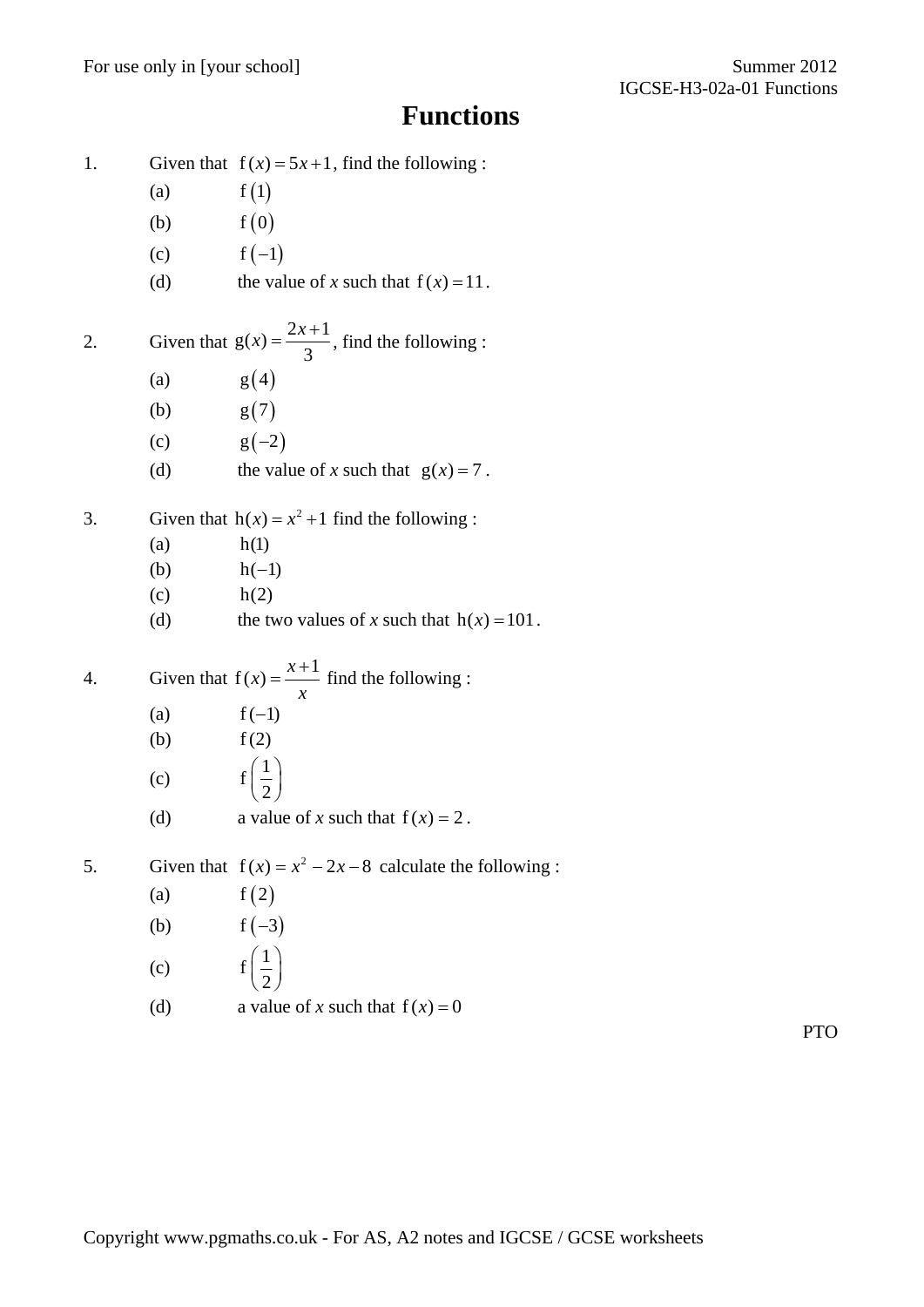6. Given that the function  $h(x)$  is defined by  $h(x) = \frac{3x+2}{x-2}$  $=\frac{3x+2}{x-2}$ , find the following :

- (a)  $h(1)$
- (b) the value of *a* such that  $h(a) = 11$
- (c) the value of *a* such that  $h(a) = 7$
- (d) the value of *x* such that  $h(x)$  has no value.

7. Given that 
$$
h(z) = \frac{z^2 - 4}{2z - 1}
$$
 calculate the following:

- (a)  $h(3)$
- (b)  $h(-2)$
- $h(0)$  h(0)
- (d)  $h \left( -\frac{1}{2} \right)$  $\left(-\frac{1}{2}\right)$
- (e) the value of *x* such that  $h(x)$  has no value.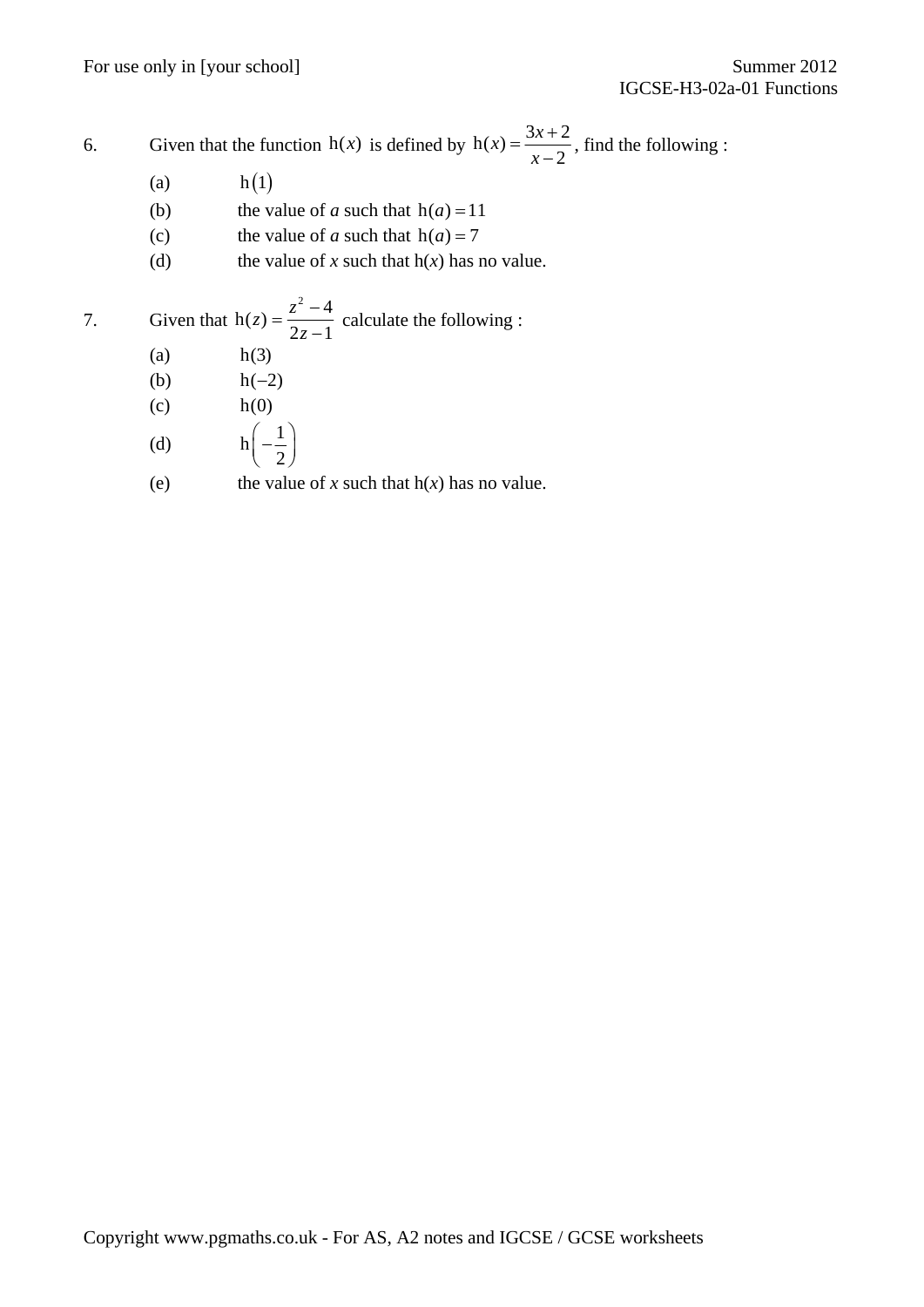# **Finding Turning Points using differentiation**

1. A curve has equation 
$$
y = x^2 - 8x + 3
$$



(a) Find  $\frac{d}{dx}$ d *y x* .

(b) Solve 
$$
\frac{dy}{dx} = 0
$$
.

- (c) What is the *x* coordinate of the point where the curve turns?
- 2. A curve has equation  $y = 3x^2 12x + 5$ .
	- (a) Find  $\frac{d}{dx}$ d *y x* .
	- (b) Solve  $\frac{dy}{dx} = 0$ d  $\frac{y}{x} = 0$ .
	- (c) What is the *x* coordinate of the point where the curve turns?
- 3. A curve has equation  $y = 2x^3 9x^2 + 12x + 7$ .
	- (a) Show that  $\frac{dy}{dx} = 6(x-a)(x-b)$ d  $\frac{y}{x} = 6(x-a)(x-b)$  where *a* and *b* need to be found.

(b) Solve 
$$
\frac{dy}{dx} = 0
$$
.

- (c) What are the *x* coordinates of the points where the curve turns?
- 4. A curve has equation  $y = x^3 3x^2 9x + 7$ . What are the *x* and *y* coordinates of the points where the curve turns?